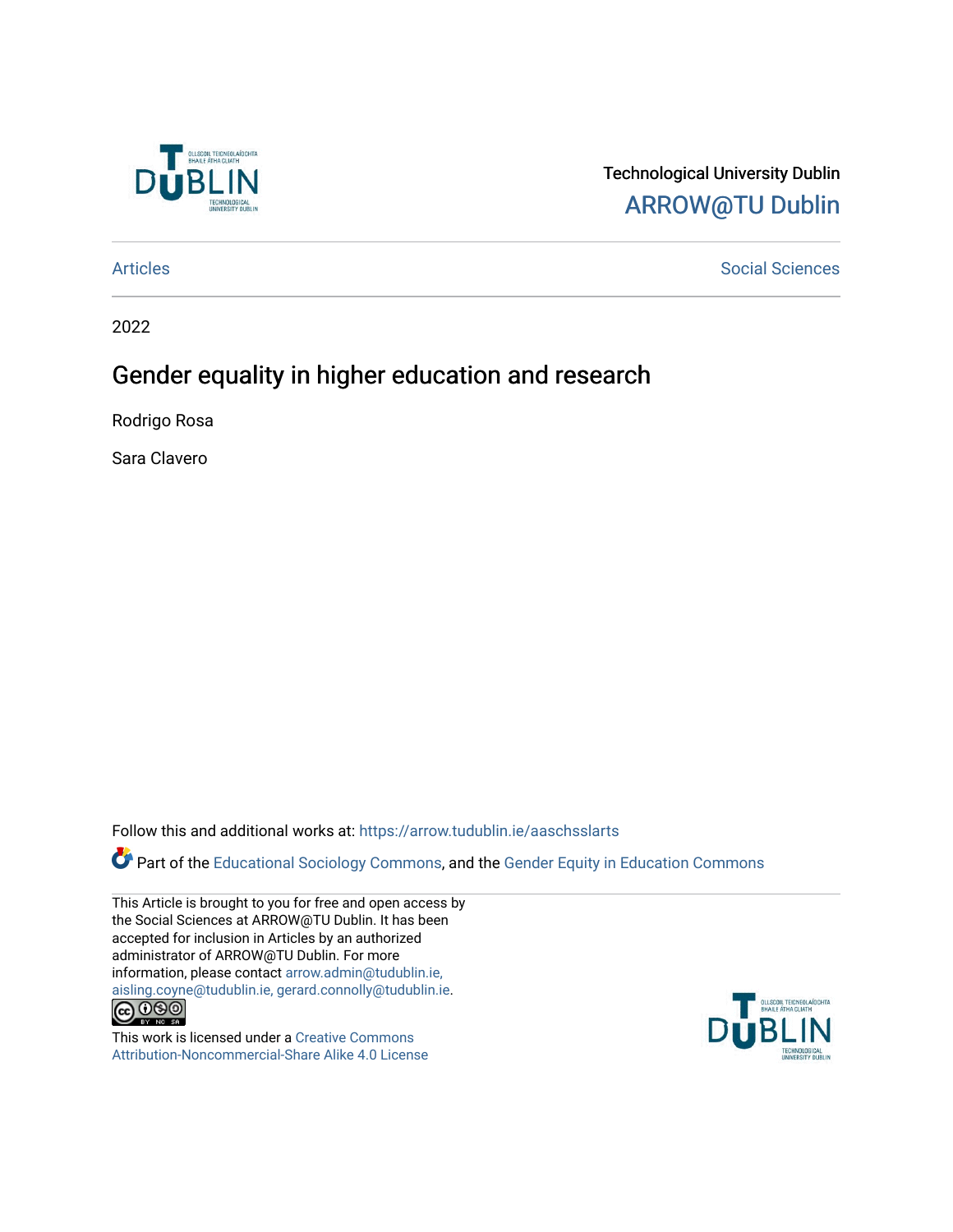



**ISSN: (Print) (Online) Journal homepage:<https://www.tandfonline.com/loi/cjgs20>**

# **Gender equality in higher education and research**

### **Rodrigo Rosa & Sara Clavero**

**To cite this article:** Rodrigo Rosa & Sara Clavero (2022) Gender equality in higher education and research, Journal of Gender Studies, 31:1, 1-7, DOI: [10.1080/09589236.2022.2007446](https://www.tandfonline.com/action/showCitFormats?doi=10.1080/09589236.2022.2007446)

**To link to this article:** <https://doi.org/10.1080/09589236.2022.2007446>

Published online: 23 Dec 2021.



[Submit your article to this journal](https://www.tandfonline.com/action/authorSubmission?journalCode=cjgs20&show=instructions)  $\mathbb{Z}$ 





 $\overrightarrow{Q}$  [View related articles](https://www.tandfonline.com/doi/mlt/10.1080/09589236.2022.2007446)  $\overrightarrow{C}$ 



[View Crossmark data](http://crossmark.crossref.org/dialog/?doi=10.1080/09589236.2022.2007446&domain=pdf&date_stamp=2021-12-23) $G$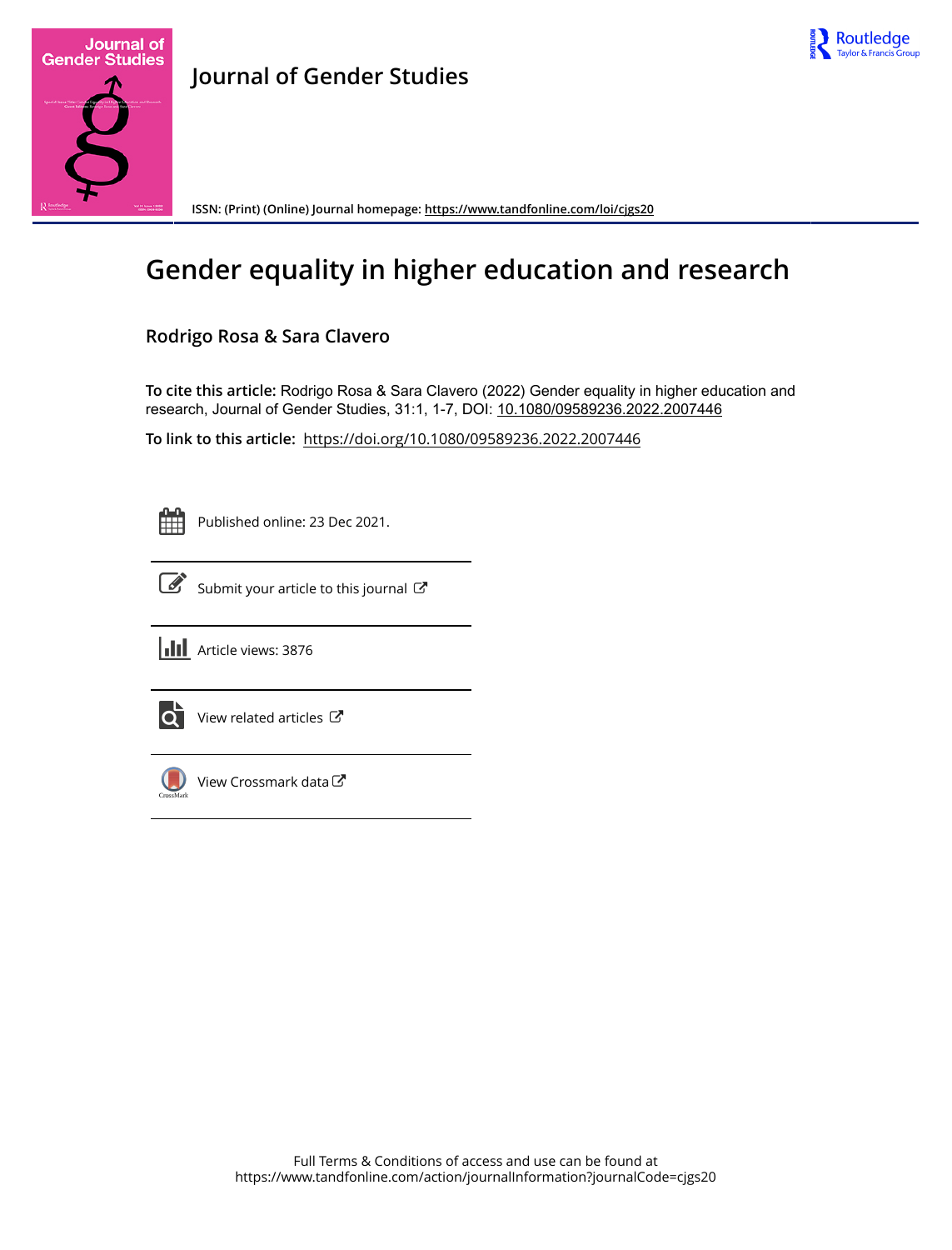#### EDITORIAL

Routledae Taylor & Francis Group

Check for updates

## **Gender equality in higher education and research**

<span id="page-2-12"></span><span id="page-2-3"></span>Higher education and research are key instruments for empowerment and social change. Universities can be powerful institutions for promoting gender equality, diversity and inclusion, not only in the higher education context, but also in society at large. Nevertheless, universities remain both gendered and gendering organizations (Rosa, Drew, & Canavan, [2020\)](#page-7-0). The persistence of gender imbalances and pay gaps at both the top and the bottom levels of the academic hierarchy; gender segregation across academic disciplines and activities; the lack of integration of gender perspectives in teaching and research; and the extent of sexual harassment and assault on campuses, largely silenced and denied until the recent #MeToo movement, reveal the extent to which gender still structures, in very significant ways, the divisions of academic labour and capital (Caprile et al., [2012;](#page-7-1) European Commission, [2019](#page-7-2); Hearn, Strid, Humbert, & Balkmar, [2020](#page-7-3); Heijstra, Einarsdóttir, Pétursdóttir, & Steinþórsdóttir, [2017](#page-7-4); Husu, [2020;](#page-7-5) Kachchaf, Ko, Hodari, & Ong, [2015](#page-7-6); Paoletti, Quintin, Gray-Sadran, & Squarcioni, [2020;](#page-7-7) Schiebinger, [1999](#page-8-0)). Between 2016 and 2019, women just slightly increased their representation at professorial level in the EU (from 24% to 26%) and the proportion of women among the heads of higher education institutions (HEIs) stood at 23.6% in 2019 which is 1.9 percentage points higher than the proportion for 2017 (21.7%) (European Commission, [2019](#page-7-2), , [2021a](#page-7-8)).

<span id="page-2-11"></span><span id="page-2-8"></span><span id="page-2-7"></span><span id="page-2-6"></span><span id="page-2-4"></span><span id="page-2-1"></span><span id="page-2-0"></span>The discussion about the experiences of tackling gender inequality in higher education and research is timely for two main reasons. First, while men remain at the centre of power in academia, gender binary systems are being politically challenged as never before by the rights of gender minorities, thus subverting hegemonic gender patterns. Nonetheless, the overriding gendered inequalities that result from different normative assignments to men and women should not be underestimated. Although the idea of a single dominant form of masculinity is being increasingly contested (Aboim & Vasconcelos, [2021](#page-7-9); Hearn, [2020\)](#page-7-10), it is through both institutional and cultural practices that gender comes to uphold a social order where women, as well as the feminine, remain subordinate (Acker, [1990\)](#page-7-11). Second, the Covid-19 pandemic and the prevention measures imposed have enhanced existing gendered inequalities and amplified enduring privileges and disadvantages in society at large, including in higher education and research (Gewin, [2020\)](#page-7-12). In the competitive context of the neoliberalised university, where gender equality policies are routinely jeopardized by a 'merit' system conceptualized as gender-neutral but essentially masculinist (Ivancheva, Lynch, & Keating, [2019;](#page-7-13) Rosa & Clavero, [2020](#page-7-14)), social distancing and strict lockdowns, as well as the closures of educational institutions and childcare centres, can hinder academic careers by reinforcing barriers to combining paid work and private life. Recent studies show that when academics faced a reorganization of working time and space amidst lockdowns, women published fewer papers as first/corresponding authors and co-authors than men (King & Frederickson, [2021](#page-7-15); Barber, Jiang, Morse, Puri, Tookes & Werner, [2021](#page-7-16); Kasymova, Place, Billings, & Aldape, [2021](#page-7-17)) and that their voices have been heard less in the scientific response to the pandemic (Saglamer, Drew, & Caglayan, [2021](#page-8-1), p. 6). The articles gathered in this Special Issue shed new light upon a multitude of challenges for gender equality in academia today, and hence contribute to exploring further avenues for preventing higher education and research from rolling back the progress achieved to date.

<span id="page-2-13"></span><span id="page-2-10"></span><span id="page-2-9"></span><span id="page-2-5"></span><span id="page-2-2"></span>In tackling gender inequalities in higher education, one mechanism that is being increasingly promoted is the implementation of Gender Equality Plans (GEPs) (European Commission, [2021b\)](#page-7-18). GEPs cover a wide range of thematic areas, depending on contextual/institutional factors and assessment of need, such as recruitment, selection and career progression, work-life balance,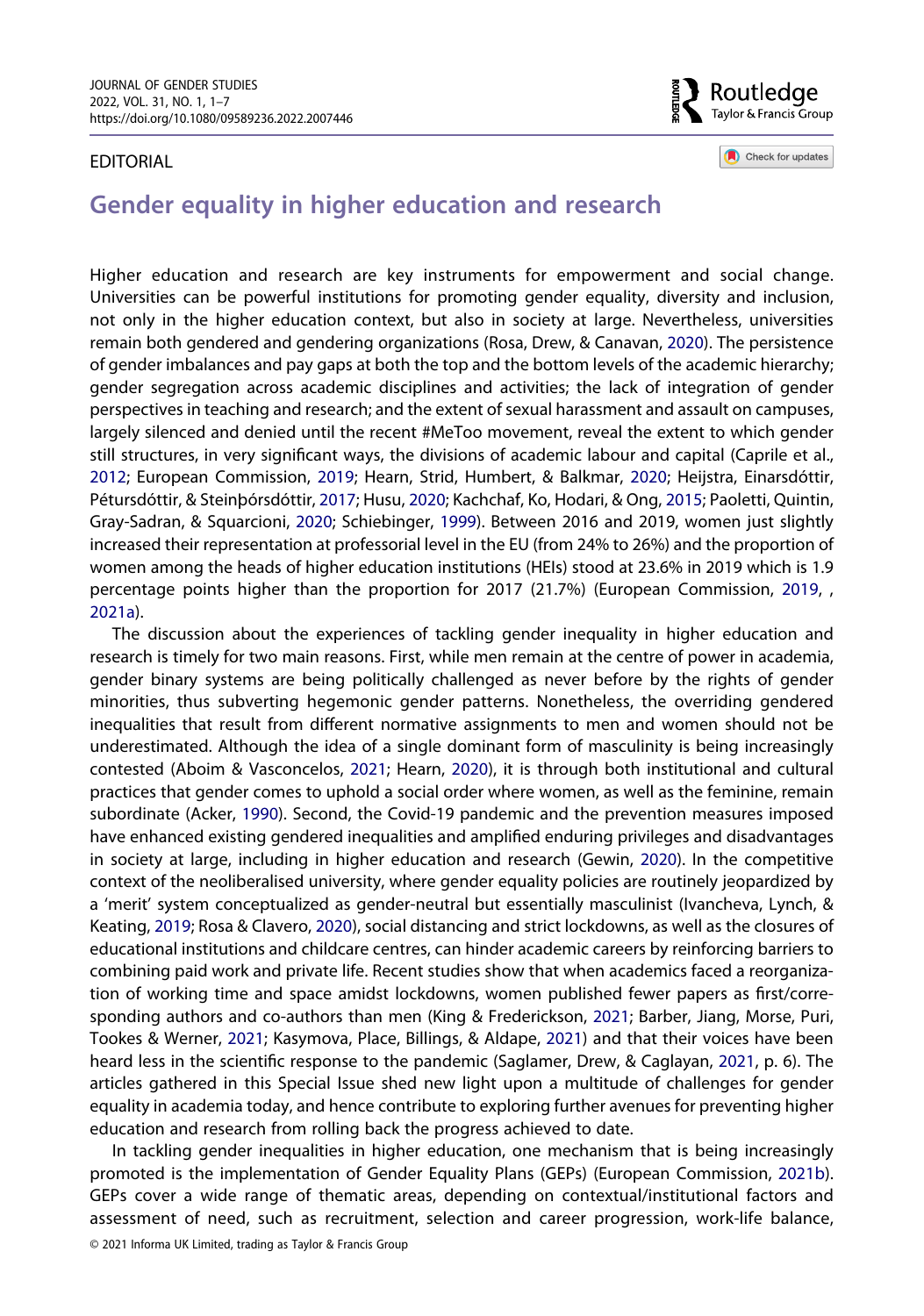<span id="page-3-2"></span>leadership and decision-making, organizational culture, gender in research and education practice, and gender-related harassment and assault. Despite the diversity of positive experiences in implementing GEPs in universities across Europe (Rosa et al., [2020](#page-7-0)), the potential of GEPs to generate institutional and cultural change in universities is a contested matter. On the one hand, GEPs have been criticized for their overt instrumental rationale (with the ascendancy of efficiency arguments justifying policy interventions) and also for the predominance of conservative frameworks informing understandings of gender equality and the actions designed to achieve that goal (Lätti, [2017\)](#page-7-19). On the other hand, there is a question of how GEP initiatives can respond to current changes in the higher education sector, marked by corporatization, marketization and globalization. The emergence of new far right movements alongside new feminist movements (Grosser & McCarthy, [2019](#page-7-20)), new constructions of masculinities and the resurgence of patriarchy (Gilligan & Richards, [2018;](#page-7-21) Hearn, [2020\)](#page-7-10), the consolidation of intersectional perspectives on gender inequality and discrimination in organizations (Woods, Benschop, & van Den Brink, [2021\)](#page-8-2), and the increased engagement of men in gender equality (Subašić et al., [2018](#page-8-3)), testify to the increased complexity of environments in which GEPs are being designed and implemented.

<span id="page-3-4"></span><span id="page-3-3"></span><span id="page-3-1"></span><span id="page-3-0"></span>This Special Issue gathers a host of approaches that build bridges between different fields in gender studies. It addresses, from a critical standpoint, the gender mechanisms that underpin the (re)production of inequality in academia, drawing on contrasting perspectives, such as feminist institutionalism, social constructivism, poststructuralism, matricentric feminism, feminist perspectives on care, interdisciplinary feminist epistemology, transnationalism and intersectionality. It contributes to current academic debates and policy practice on advancing gender equality in HEIs through original articles that present, analyse and discuss several areas of intervention to be addressed by policy mechanisms such as GEPs in the post-pandemic era. Using a wide range of both quantitative and qualitative methodological strategies, the assembled papers feature research on university policies, transnational and multi-institutional communities, care work, parenthood and the entanglement of various identity layers in different national contexts. It also covers a testimonial on ground-breaking gender equality policy initiatives and a critical review of literature on work-life balance in academia.

In *Sexual and Sexist Harassment in Spanish Universities*, Lombardo and Bustelo take a feminist institutionalist framework to elucidate opportunities and resistances emerging from formal and informal institutions in the implementation of the 'Protocol against sexual and sexist harassment' at Madrid Complutense University. Through a combination of content analysis, interviews and a survey involving the university community, the authors show how the success of a policy against sexual harassment is dependent on a combination of factors. On the one hand, there were factors facilitating the implementation of the sexual and sexist harassment protocol at Madrid Complutense University, such as the Chancellor's governing unit, gender expert university colleagues, feminist students' associations, and EU funds. On the other hand, the authors show that the implementation of the protocol was impeded by a scant awareness of the prevalence of harassment in daily university life, and the concomitant acceptance by the academic community of the phenomenon as a 'normal' practice.

In *Navigating UnChartered Waters*, Drew shows how the extension of the UK Athena SWAN (AS) Charter to Irish HEIs in 2015 provided a catalyst for change towards gender equality in that country. The paper charts its rate of adoption by Irish HEIs as well as its impact on the sector. Drawing on the experience of Trinity College Dublin as an institutional case study, the author examines prevailing critiques of the AS Charter and demonstrates how some of the identified shortfalls have been overcome in the Irish higher education sector, most notably through linking AS awards to sectoral and research funding. By demonstrating AS ability to adapt to conditions outside the UK, the author concludes that gender equality policies in the wider European Research Area can benefit from exploring the AS contextually embedded systemic approach. While recognizing that this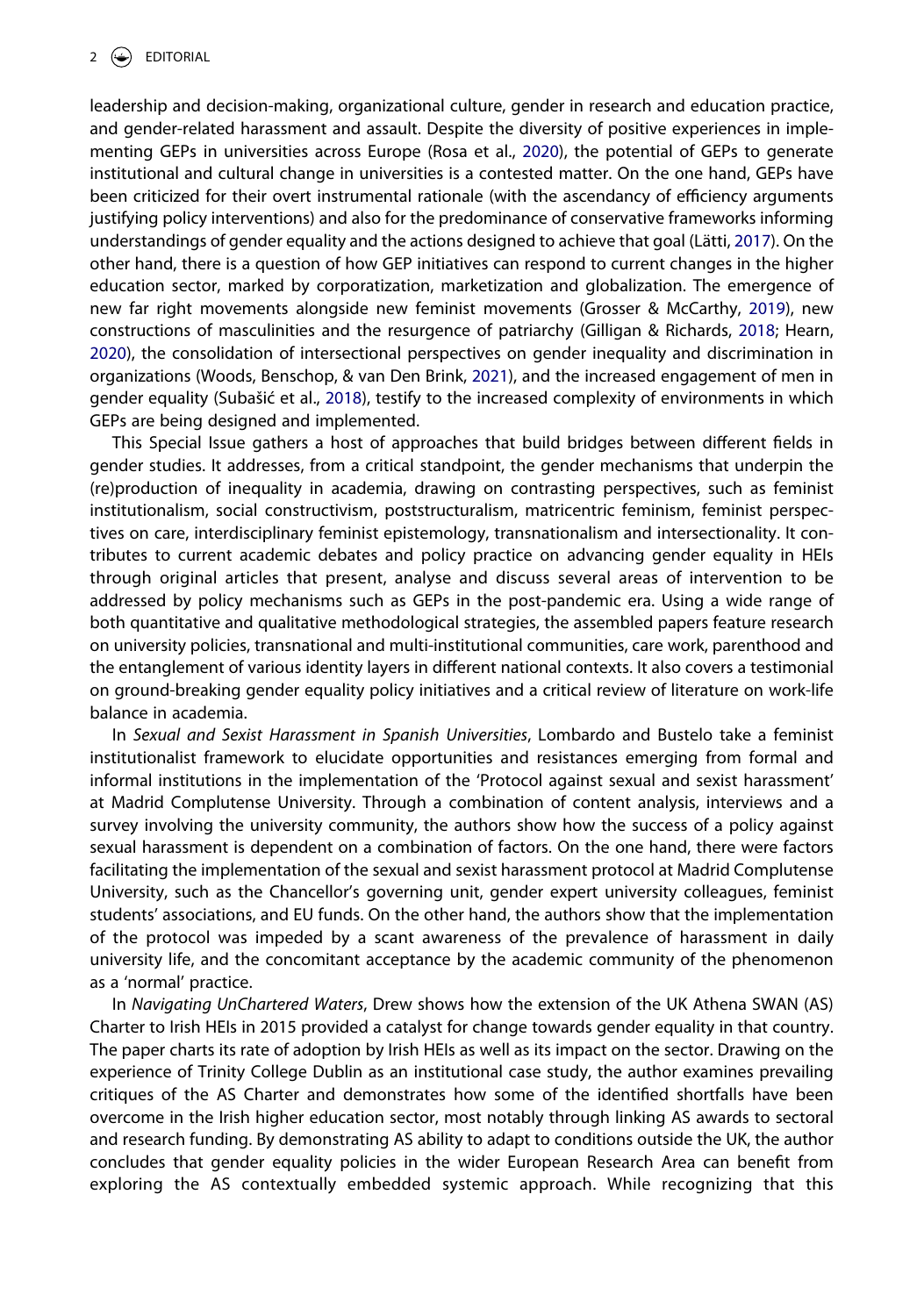accreditation system can be further strengthened by promoting the integration of sex and gender analysis in research and education, Drew shows that AS is the single most comprehensive and systemic scheme in Europe to further promote gender equality in a post-COVID environment,

In *Fostering Collaborative Approaches to Gender Equality Plans and Initiatives in Higher Education and Research*, Thomson, Palmén, Reidl, Barnard, Beranek, Dainty and Hassan argue that collaborative approaches to institutional change in Higher Education, Research and Innovation might be particularly valuable as the levels of readiness, expertise and experience with such interventions widely vary across institutions and member states. GEP implementation for institutional change relies not only on the structures of stable governance frameworks, legislation, resources and external incentives, but also on the individual agency and activism of a few passionate individuals in institutions often with no collective force or voice to systematically challenge the status quo. Drawing on the experiences of seven transnational and multi-institutional communities of practice (CoPs) for gender equality, the authors show how those CoPs supported change agents, who leveraged membership to respond to challenges in promoting gender equality initiatives. Being part of collaborative, codesigned CoPs for learning, knowledge sharing and institutional change provided external support to change agents' activism and allowed them to build legitimacy around gender equality work. CoP members leveraged this support through learning opportunities, knowledge transfer, sharing practice, political support, and solidarity from the CoP stakeholders. Findings also show that when CoPs were transnational, multi-institutional and interdisciplinary, their heterogeneity did raise some challenges in relation to the divergence of members' contexts and geopolitical idiosyncrasies. The authors recommend considering this when designing CoPs that transcend national and institutional boundaries.

In *The Trouble with Work-Life Balance in Neoliberal Academia*, Rosa carries out a critical review of literature focusing on how work-life conflict has been studied. After mapping the challenges of combining work and private life in the neoliberalised university the author conducts a systematic review of the literature on work-life balance (WLB), which has been a cornerstone of GEP design and implementation as it is recognized as 'a key component of the transformation of an organisation's culture for advancing gender equality' (European Commission, [2021b,](#page-7-18) p. 32). Drawing on a sample of 143 articles specifically addressing work–life issues in academia following an exhaustive search using the ISI Web of Knowledge database, Rosa observes that despite the rich literature about how university staff and students combine academic, familial and professional responsibilities, there is a paucity of research addressing work–life interface from a critical standpoint that discusses the gender mechanisms underlying the social construction of WLB conceptions and perceptions. Even when it is critically addressed and reformulated through a gender lens, work–life is equated generally to work-family interface; personal-life being reduced to family-life (caring for children and/or ageing parents). The author stresses the dearth of research addressing work–life interface from a critical standpoint while the few gender-theoretically-informed studies show that the pervasive neoliberal climate counteracts equity initiatives. Rosa highlights the fact there is a lack of literature applying intersectionality and focusing on diversity and intra-gender variations. Whereas the presented inequities are likely to be amplified as research into Covid-19 observes its gendered consequences, the author contends that the main challenge for research on WLB in neoliberalised academia is to expose the gendered conditions under which this 'balance' is defined and pursued at both individual and institutional levels. The paper presents a set of recommendations that researchers may consider to address under-studied gendered aspects of work–life interface in academia. It proposes that further research takes an approach that merges intersectional analyses of intra-gender variations and work–life experiences resulting from the overlapping dynamics of different forms of inequality, and a framework to investigate how job resources, working conditions, public policy, organizational cultures, workplace policies, care services and institutional governance impact on an individual's perception of what they are entitled to claim as well as the scope of alternatives in exercising those claims.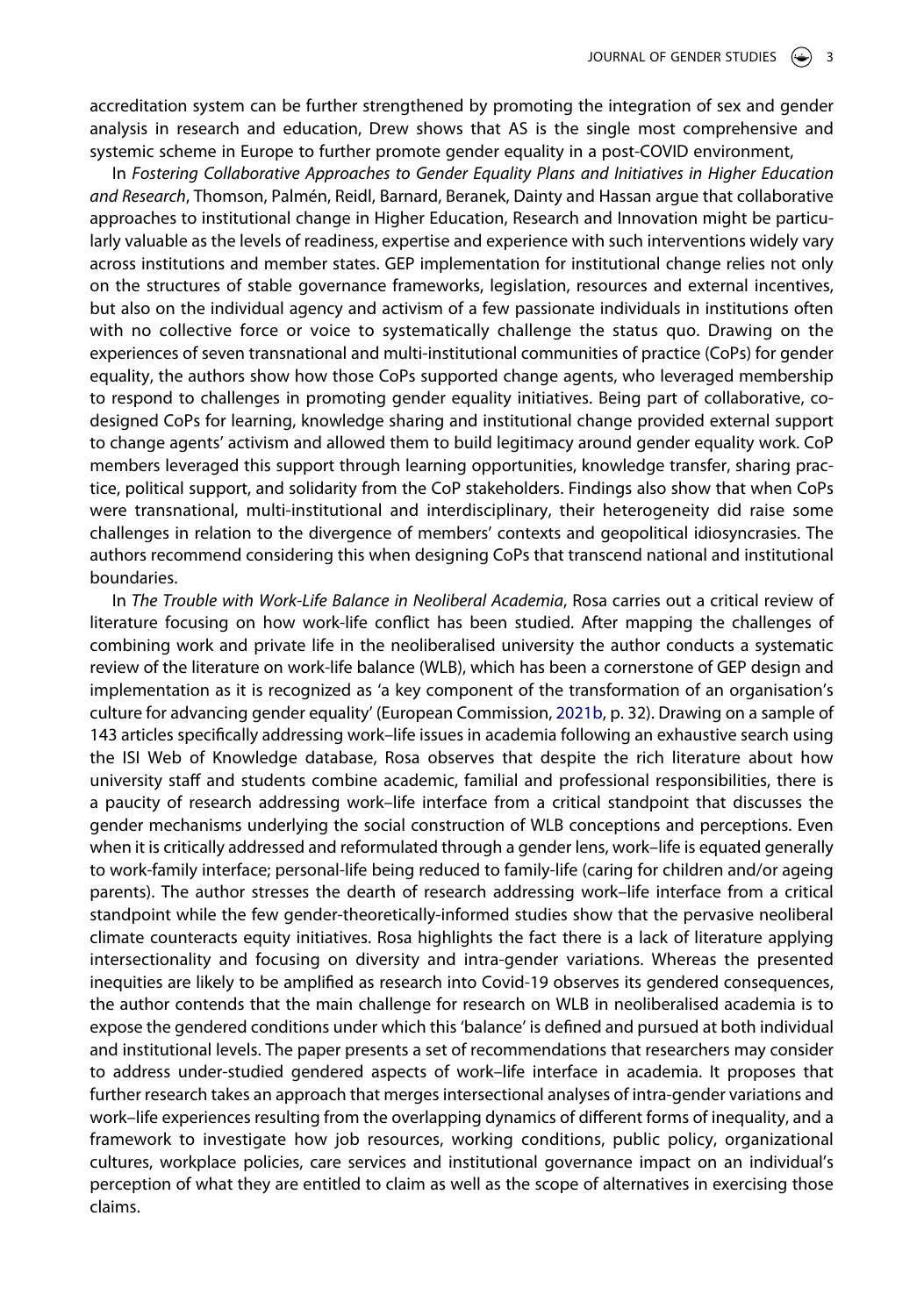In *Women and Care Practices in Canadian Universities*, Gaudet, Marchand, Bujaki and Bourgeault assess care practices and how they offer a new understanding of equity in academia. Academics are routinely engaged in care activities for their students, colleagues, institutions, and families, yet care is often overlooked in the performance-oriented culture of academia. Drawing on interviews with female professors, the study explores the extent, variety, and lived experiences of care practices in academia. It shows how female academics perform caring for undergraduate and graduate students and for colleagues through academic tasks. Although these care tasks are at the heart of their daily work at universities, they are invisible. They prevent women from sufficiently attending to their selfcare and from speaking out about their health because the performative culture creates a code of silence around vulnerability issues. Taking into consideration these findings, and also the fact that they exclusively interviewed women academics in permanent positions, the authors encourage future studies to broaden their research sample in order to perform an in-depth intersectional analysis with the aim of identifying how different inequalities interact with gender and the differential impact on care. The authors highlight that acknowledging care as a value and practice may reduce gender inequalities within an organization by improving its responsiveness to the needs of different community members, and recommend rethinking how universities, as bureaucracies, develop responsiveness strategies to the vulnerabilities of their employees and students.

In *Gender Mainstreaming in Swedish Academia*, Peterson and Jordansson examine how Swedish HEIs conceptualized and organized the 2016 Swedish government directive to gender mainstream their operations. The directive provided the general guidelines for the programme Gender Mainstreaming in Academia (GMA), which was to be implemented by the HEIs between 2017 and 2019. The authors explore how gender mainstreaming, as a broad policy approach on a macropolitical level, has been translated into more tangible articulations in locally specific ways in the unique environments of 13 Swedish HEIs. The analysis draws on qualitative interviews with 72 people at these HEIs responsible for, or in other ways participating in, the development of tailormade gender mainstreaming plans, which served as the starting point for the GMA programme. Peterson and Jordansson investigate how the informants translated gender mainstreaming, as a broad policy strategy, into more specific conceptual and practical terms to fit their local contexts. They focus on how these gender mainstreaming translation processes were organized and who was invited to participate in the process. The results highlight how the organization of the translation process, the appointment of translators and the local translation of the GMA programme were guided by different principles, most often resulting in an integrationist rather than transformative translation of gender mainstreaming. The authors observed that gender mainstreaming was merged with the closely related concepts and practices of diversity and equal opportunity, which do not necessarily challenge the structural and cultural power relations in organizations. These translation principles were connected to the different logics guiding the organization and formation of mostly temporary committees, and in some cases failed to give gender-equality experts authority and influence over the translations. Appointing administrators who lack gender expertise to be part of the translation process integrated and embedded the GMA programme into the organization, as a 'technocratic tool', thereby risking defusing the transformative potential of the GMA programme, which instead was shaped by local strategic priorities focused on neoliberal efficiency goals. The authors conclude that one avenue for future research is to design studies in line with ideas and principles for participatory research, co-creation of knowledge and/or feminist participatory action research, which would empower practitioners involved in the translation and implementation processes at the HEIs.

In *Gender Back on the Agenda in Higher Education*, Morris, Hinton-Smith, Marvell and Brayson focus on experiences of those who are committed to developing gender in the higher education curriculum to shed light on 'gender work' and the challenges it faces in the contemporary UK context. Drawing on a case study institution, which included documentary analysis of course materials and semi-structured interviews with students and staff, the authors address the lack of gender mainstreaming in this context while considering the impacts of the socio-political milieu alongside the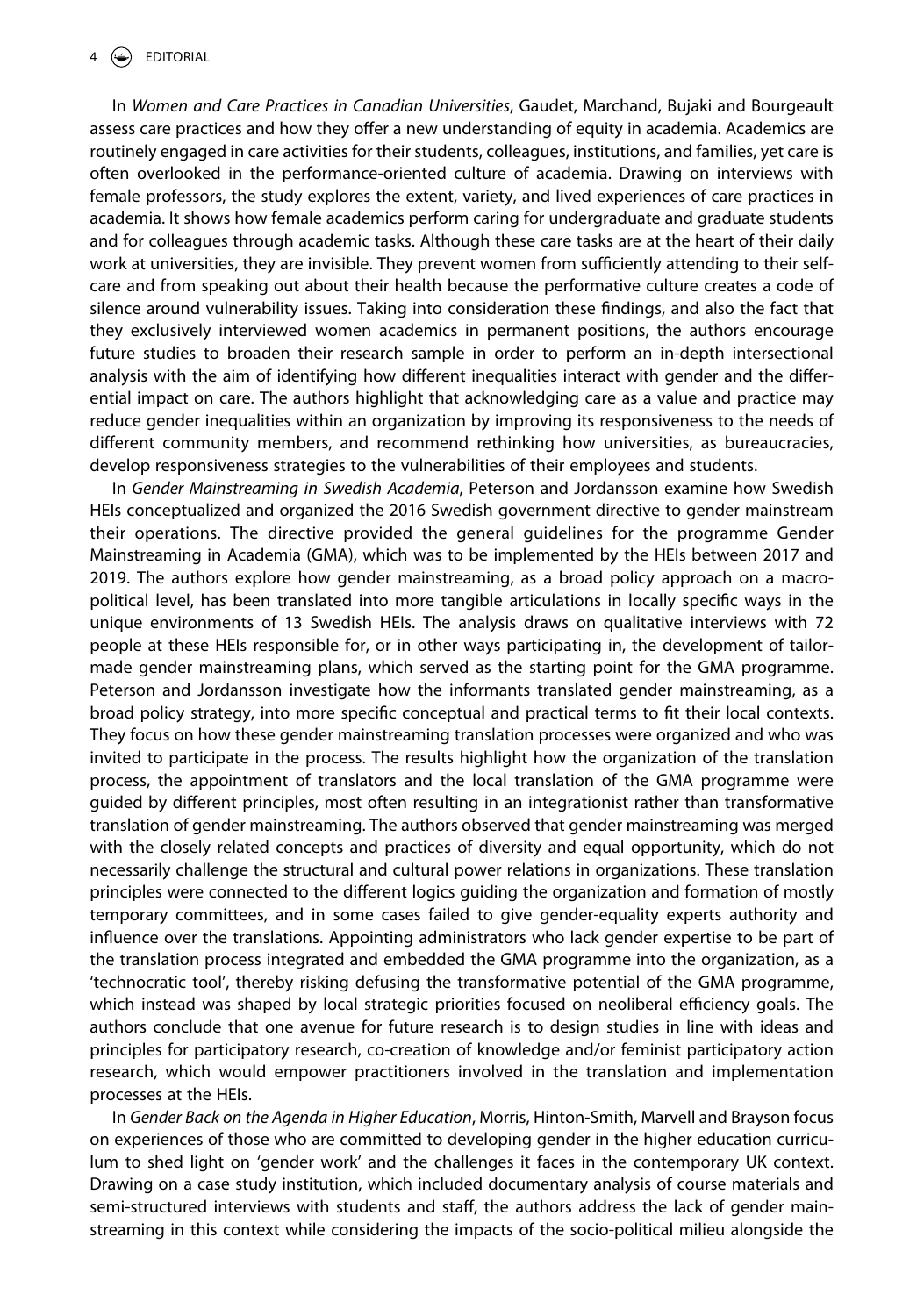intensification of neoliberal management practices and poor working conditions. Far from being 'mainstreamed', gender is continually positioned as peripheral, optional and of questionable value in the neoliberal episteme. The paper echoes work which locates feminist and gender work as operating beneath the radar of mainstream institutional practice in contradiction to stated institutional commitments to gender equity. Notwithstanding complex multi-faceted challenges facing higher education practitioners, the authors take hope and inspiration from the committed and thoughtful participants they spoke to who care deeply about their students, bringing creativity, commitment and passion to their work. As a starting-point for ensuring gender equality remains firmly on the higher education agenda, they recommend working collaboratively and in solidarity to share interdisciplinary perspectives and expertise and to make the case for institutional support and resource.

In *Sojourning as a Wife, a Mother and a Daughter*, Phan employs a critical autoethnography, as a Vietnamese student (and mother) pursuing a doctoral degree in New Zealand, to explore the navigation between cultures to adapt to the host country while sustaining the bond with Vietnamese heritage. Based on theories of transnationalism, space and place, Phan explores her own spatial production and place-making processes and focuses on the way she grew to become 'a cultural translator' for other family members, making the home a space of cross-cultural exchanges and inter-generational legacy inheritance. Gender family roles (motherhood and daughterhood) and status as a doctoral student are entangled in a complex network of different cultures, lifestyles and social structures. The paper highlights how the author experienced border crossing as an essential part of her motherhood and daughterhood, and her reconfiguration of family organization, which entailed the negotiation of different languages, cultures, identities and roles. By focusing on how motherhood experiences are influenced by the societal and cultural practices in both home and host countries, and the concomitant neutralization of cultures and generations, the paper gives voice to the marginalized and often overlooked challenges that international doctoral students who are mothers must face, such as the explicit and implicit pressures of childrearing, challenges in crosscultural communication, differences in educational values and medical practices, the inheriting and fracturing of cultural origins, the mediation between cultures, and intergenerational mix-and-match communication.

In *Go the Extra Mile*, Bonache, Carballo, Chas and Delgado examine the fears and barriers towards parenthood experienced by Spanish early career academics in a context in which research excellence and parenthood are often perceived as mutually exclusive. Drawing on data collected via an online survey, this article contributes to the literature showing that both women and men are affected by gender-based biases that maintain them in traditional gender roles, complicating men's integration into childcare practices and upholding the maternal wall in working women. Findings suggest that while the factor that most influenced the decision to become a parent was the financial solvency to support a child, followed by professional stability and being able to balance work and family time, early-career women perceive more barriers to their academic career after having children and spend more time thinking about how to integrate professional development and parenthood than men do. Nonetheless, being able to stay at home and raise a child was more decisive for men than for women, suggesting that traditional roles linked to fatherhood are changing and men today are more involved in childcare than in previous generations. Finally, the authors stress that further research is needed to determine if there are differences in the perception of academic career barriers between men who wish to be actively involved in fathering and men who do not.

In *Never the Right Time*, Eren looks at pregnancy and maternity planning and how these pose a challenge at different tertiary education levels. Using in-depth individual interviews with women from four universities in Dublin, the paper discusses how women evaluate maternity-related issues in the field of physics and the physical sciences from undergraduate to postdoctoral level, and how this affected their career progress. Findings indicate that compared to their male counterparts, the need to continually publish, the absence of paid parental leave, contracts of short-term duration, lack of clear institutional policies on maternity, lack of pregnancy/maternity-friendly environments and the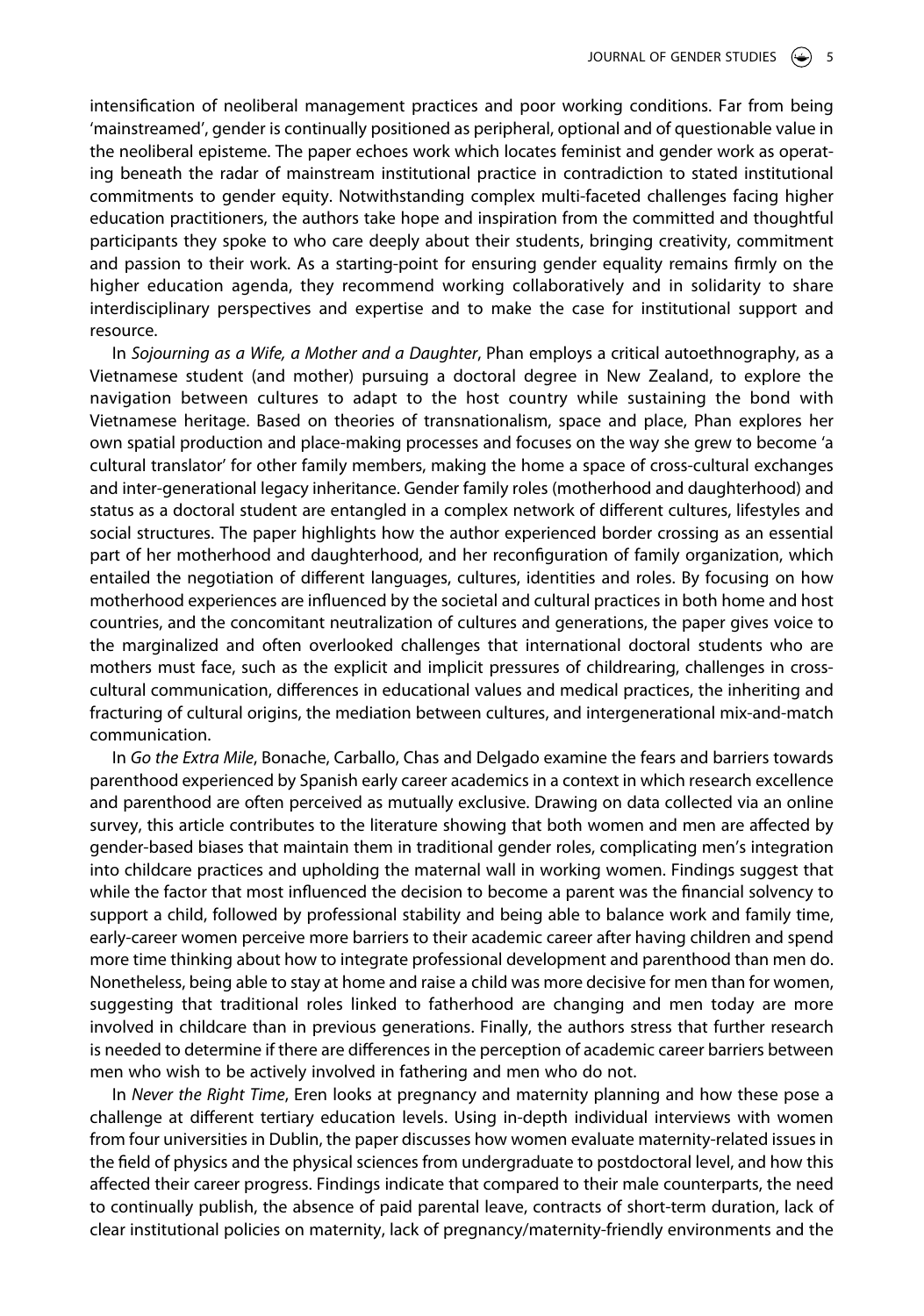#### $6 \quad \bigodot \quad \text{EDITORIAL}$

non-extension of contracts, put many female early career scientists at an academic disadvantage, resulting in a 'leaky pipeline'. Moreover, responses from the participants revealed that traditional gender responsibilities were not compatible with women's identity as scientists or with their scientific career aspirations. By offering a wider understanding of how job instability intersecting with maternity, gender and gendered family responsibilities cause young women to re-evaluate their progression in academic science, the paper suggests that the key to solving this is for academic institutions to establish policies for early-career researchers which encourage the best researchers to continue in academia rather than perpetuate gender-based sacrifices.

#### **References**

- <span id="page-7-9"></span>Aboim, S., & Vasconcelos, P. ([2021](#page-2-0)). What does it mean to be a man? Trans masculinities, bodily practices, and reflexive embodiment. *Men and Masculinities*, 1097184X2110085. doi:[10.1177/1097184X211008519](https://doi.org/10.1177/1097184X211008519)
- <span id="page-7-11"></span>Acker, J. ([1990](#page-2-1)). Hierarchies, jobs, bodies: A theory of gendered organizations. *Gender & Society*, 4(2), 139–158.
- <span id="page-7-16"></span>Barber, B. M., Jiang, W., Morse, A., Puri, M., Tookes, H., & Werner, I. M. ([2021](#page-2-2)). What explains differences in finance research productivity during the pandemic? *The Journal of Finance*, 76(4), 1655–1697.
- <span id="page-7-1"></span>Caprile, M., Addis, E., Castaño, C., Klinge, I., Larios, M., Meulders, D., . . . Roivas, S. ([2012](#page-2-3)). *Meta-analysis of gender and science research*. Luxembourg: European Union Publications Office.
- <span id="page-7-2"></span>European Commission. ([2019](#page-2-4)). *SHE figures 2018*. Luxembourg: Publications Office of the European Union.
- <span id="page-7-8"></span>European Commission. [\(2021a\)](#page-2-4). *She Figures 2021. The path towards gender equality in research and innovation (R&I)*. Luxembourg: Publications Office of the European Union. [https://op.europa.eu/en/web/eu-law-and-publications/](https://op.europa.eu/en/web/eu-law-and-publications/publication-detail/-/publication/61564e1f-d55e-11eb-895a-01aa75ed71a1) [publication-detail/-/publication/61564e1f-d55e-11eb-895a-01aa75ed71a1](https://op.europa.eu/en/web/eu-law-and-publications/publication-detail/-/publication/61564e1f-d55e-11eb-895a-01aa75ed71a1)
- <span id="page-7-18"></span>European Commission. [\(2021b](#page-2-5)). *Horizon Europe guidance on Gender Equality Plans (GEPs)*. Luxembourg: Publications Office of the European Union.
- <span id="page-7-12"></span>Gewin, V. ([2020](#page-2-6)). The career cost of COVID-19 to female researchers, and how science should respond. *Nature*, 583(7818) PMID: 32690964, 867–869.
- <span id="page-7-21"></span>Gilligan, C., & Richards, D. A. J. ([2018](#page-3-0)). *Darkness now visible: Patriarchy's resurgence and feminist resistance*. Cambridge, England: Cambridge University Press.
- <span id="page-7-20"></span>Grosser, K., & McCarthy, L. ([2019](#page-3-1)). Imagining new feminist futures: How feminist social movements contest the neoliberalization of feminism in an increasingly corporate-dominated world. *Gender, Work, and Organization*, 26 (8), 1100–1116.
- <span id="page-7-3"></span>Hearn, J., Strid, S., Humbert, A., & Balkmar, D. ([2020](#page-2-7)). From gender regimes to violence regimes. *Social Politics*. doi:[10.1093/sp/jxaa022](https://doi.org/10.1093/sp/jxaa022)
- <span id="page-7-10"></span>Hearn, J. [\(2020\)](#page-2-0). Men and masculinities in academia. Towards gender-sensitive perspectives, processes, policies and practices. In D. Eileen & S. Canavan (Eds.), *The gender-sensitive university. A contradiction in terms?* (pp. 97–109). London: Routledge.
- <span id="page-7-4"></span>Heijstra, T. M., Einarsdóttir, Þ., Pétursdóttir, G. M., & Steinþórsdóttir, F. S. ([2017](#page-2-8)). Testing the concept of academic housework in a European setting: Part of academic career-making or gendered barrier to the top? *European Educational Research Journal*, 16(2–3), 200–214.
- <span id="page-7-5"></span>Husu, L. ([2020](#page-2-8)). What does not happen: Interrogating a tool for building a gender-sensitive university. In D. Eileen & S. Canavan (Eds.), *The gender-sensitive university. A contradiction in terms?* (pp. 52–66). London: Routledge.
- <span id="page-7-13"></span>Ivancheva, M., Lynch, K., & Keating, K. ([2019](#page-2-9)). Precarity, gender and care in the neoliberal academy. *Gender, Work, and Organization*, 26(4), 448–462.
- <span id="page-7-6"></span>Kachchaf, R., Ko, L., Hodari, A., & Ong, M. ([2015](#page-2-8)). Career–life balance for women of color: Experiences in science and engineering academia. *Journal of Diversity in Higher Education*, 8(3), 175–191.
- <span id="page-7-17"></span>Kasymova, S., Place, J. M. S., Billings, D. L., & Aldape, J. D. [\(2021\)](#page-2-2). Impacts of the Covid-19 pandemic on the productivity of academics who mother. *Gender, Work, and Organization*, 28(S2), 419–433.
- <span id="page-7-15"></span>King, M. M., & Frederyckson, M. E. ([2021](#page-2-10)). The pandemic penalty: The gendered effects of Covid-19 on scientific productivity. *Socius*. doi:[10.1177/23780231211006977](https://doi.org/10.1177/23780231211006977)
- <span id="page-7-19"></span>Lätti, J. [\(2017\)](#page-3-2). Individualized sex equality in transforming Finnish academia. *European Educational Research Journal*, 16 (2–3) Special Issue: Gender and Work/Life Interferences in Scientific Careers, 258–276.
- <span id="page-7-7"></span>Paoletti, M., Quintin, S., Gray-Sadran, J., & Squarcioni, L. [\(2020\)](#page-2-11). Sexual violence on campus Objectification, awarenessraising and response. In D. Eileen & S. Canavan (Eds.), *The gender-sensitive university. A contradiction in terms?* (pp. 67– 78). London: Routledge.
- <span id="page-7-14"></span>Rosa, R., & Clavero, S. ([2020](#page-2-9)). The challenge of neoliberalism and precarity for gender sensitivity in Academia. In D. Eileen & S. Canavan (Eds.), *The gender-sensitive university. A contradiction in terms?* (pp. 16–27). London: Routledge.
- <span id="page-7-0"></span>Rosa, R., Drew, E., & Canavan, S. ([2020](#page-2-12)). An overview of gender inequality in EU universities. In D. Eileen & S. Canavan (Eds.), *The gender-sensitive university. A contradiction in terms?* (pp. 1–15). London: Routledge.